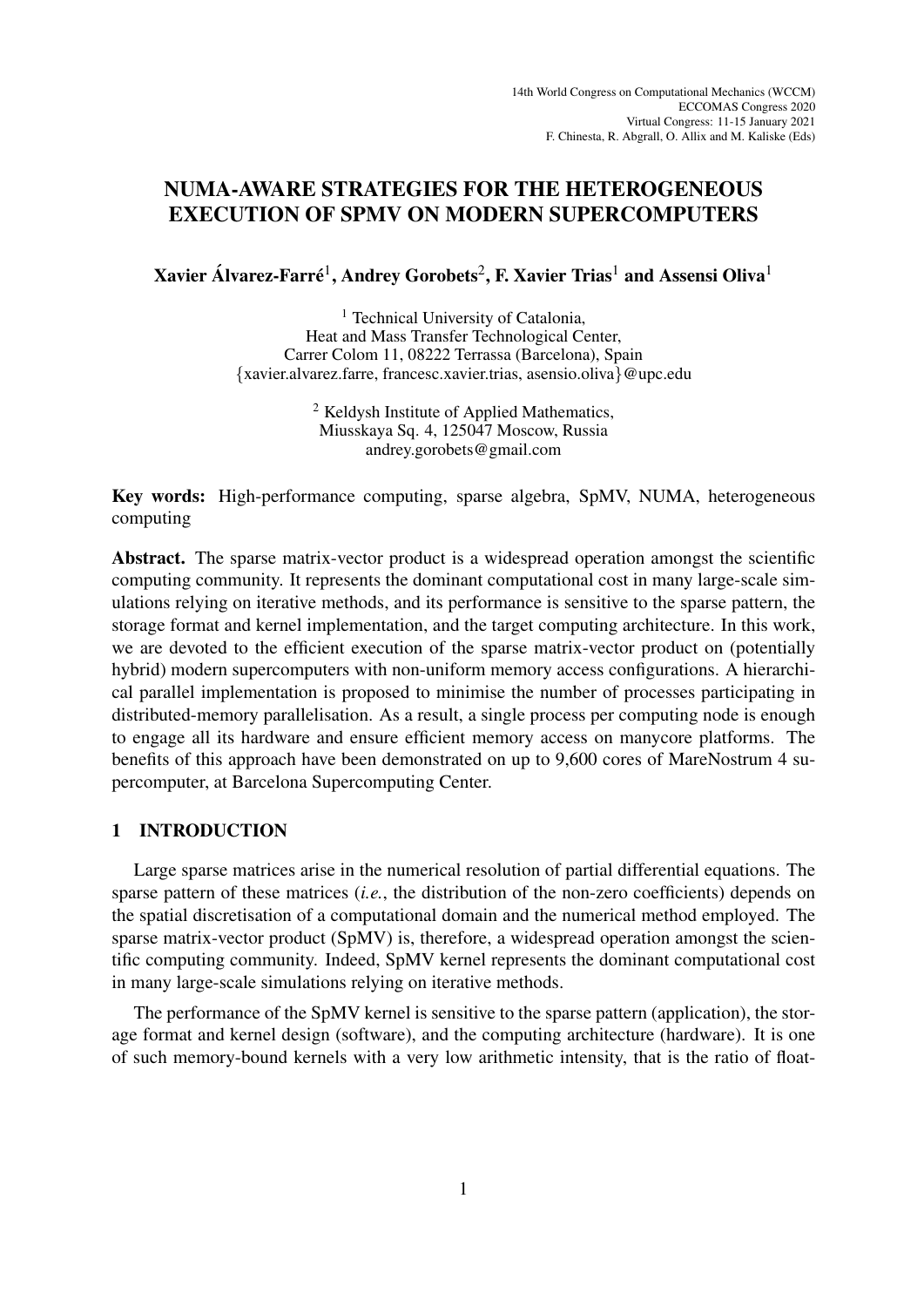ing point operations (FLOP) to memory traffic in bytes (around 1:8 FLOP per byte), and often leads to irregular, uncoalesced memory accesses reducing the memory access efficiency. To top it off, in distributed-memory parallel processing, vector elements and matrix rows are distributed among a group of processes and this induces data exchanges between them. Therefore, the efficient execution of SpMV requires a fine-tuning process (*e.g.*, right choice of the sparse matrix storage format, proper workload balancing, reordering of unknowns to reduce matrix bandwidth, optimizing memory access to minimize cache misses).

Significant effort is devoted to the optimization of the SpMV for different applications and state-of-the-art computing environments. For instance, the introduction of the graphics processing unit (GPU) architecture into high-performance computing (HPC) systems motivated the research of new sparse matrix storage formats and SpMV implementations [1, 2] as reviewed by Filippone et al. [3]. The continuous evolution of central processing units (CPUs) also motivates the research for efficient SpMV kernels on such architectures [4, 5, 6].

In this work, we are devoted to the implementation of the SpMV kernel on hybrid systems with non-uniform memory access (NUMA) configurations, which were ignored in our previous implementations [7]. Ironically, when processors became faster than memory and started suffering from serious data starvation, vendors featured multi-core architectures and exacerbated the problem. Ever since multiple processors had to fight for memory access. The aim for NUMA configurations, introduced three decades ago [8], was to alleviate this conflict by providing separate memory banks and controllers for each processor or group of processors. Namely NUMA allows for faster access to local memory at the expenses of slower access to remote memory. To deal with such configurations, some authors rely on message-passing interface (MPI) (*i.e.*, assigning at least one MPI rank per NUMA node, even one per core) which leads to a compact data placement and ensures an efficient memory usage [9, 10, 11, 6]. However, these approaches do not exploit the underlying shared-memory paradigm at their best. Instead,

Register for free ratshttps://www.scipediascomttordownloadathe wersionnwith out the invatermark the messages. Other authors have proposed NUMA-aware implementations which depend on runtime data migrations [12]. Instead, our approach relies on a predictive parallel initialisation by first-touch policy, similar to that of [13, 5], but it is also compatible with heterogeneous computing.

## 2 NUMA-AWARE, HIERARCHICAL PARALLELISATION OF THE SPMV KERNEL

#### 2.1 Overview of modern supercomputers

A quick look at the world's fastest supercomputers reveals the huge variety of computing architectures competing in the exascale race. Modern supercomputers consist of multiple (potentially hybrid) nodes and usually introduce NUMA configurations (*cf*. Figure 1). Hybrid nodes combine different architectures, such as manycore CPU and GPU, among others. An efficient distributed-memory (DM) multiple instruction, multiple data (MIMD) parallelisation is required to engage the nodes of an HPC system. Within the nodes, different computing units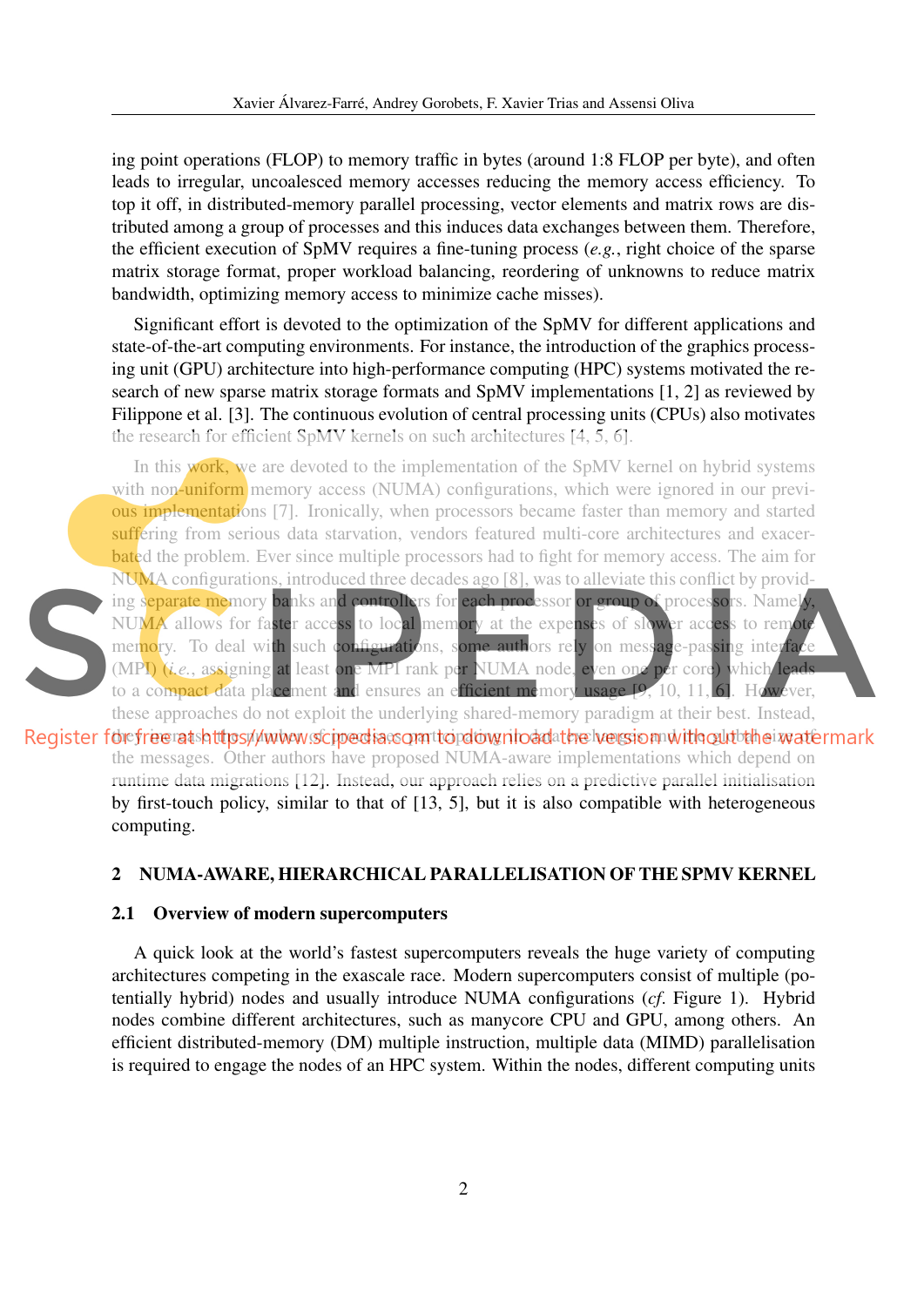

Figure 1: Example of HPC system configuration.

feature different parallel paradigms. The CPU, so-called *host*, consists of a pool of cores packed into NUMA nodes, that is, different CPU sockets, even groups of cores within sockets, with separate memory banks and controllers. The non-uniform memory access allows for faster access to local memory at the expenses of slower access to remote memory. A fine-tuned, NUMAaware shared-memory (SM) MIMD parallelisation is required to engage all the CPU cores, ensuring thread affinity and local memory access. On the other hand, massively-parallel processors of different architectures such as MIC or GPU, also known as *accelerators*, integrate an on-chip memory space separated from the host. Nowadays, GPU is the most common kind of accelerator. To deal with such processors, the algorithms must be compatible with the stream processing (SP) paradigm.

This section is devoted to the execution of the SpMV kernel,  $y \leftarrow Ax + y$ , on modern su-Register for tree at https//www.scipedia.com to download the version without the watermark multilevel workload distribution divided into three levels: 1) inter-node, 2) intra-node, and 3) intra-unit.

#### 2.2 Multilevel workload distribution

Let us consider a sparse matrix,  $A \in \mathbb{R}^{m \times n}$ , representing the linear map  $f: U \to V$ , where  $U \in \mathbb{R}^n$  and  $V \in \mathbb{R}^m$ . The workload distribution is fulfilled with a multilevel decomposition, a distribution technique very suitable for hierarchical parallel implementations [14, 15, 7]. This technique aims at distributing the computational load in two levels at least. Roughly, the first level assigns the load per computing node and the second level the load per computing unit; further levels may be required to target processors with complex NUMA configurations [16]. Figure 2 shows a row-major, multilevel decomposition of a generic sparse matrix and the vector spaces it maps; this figure will be described throughout the rest of this section.

The first-level (inter-node) partitioning, represented in Figure 2 by a grey division, distributes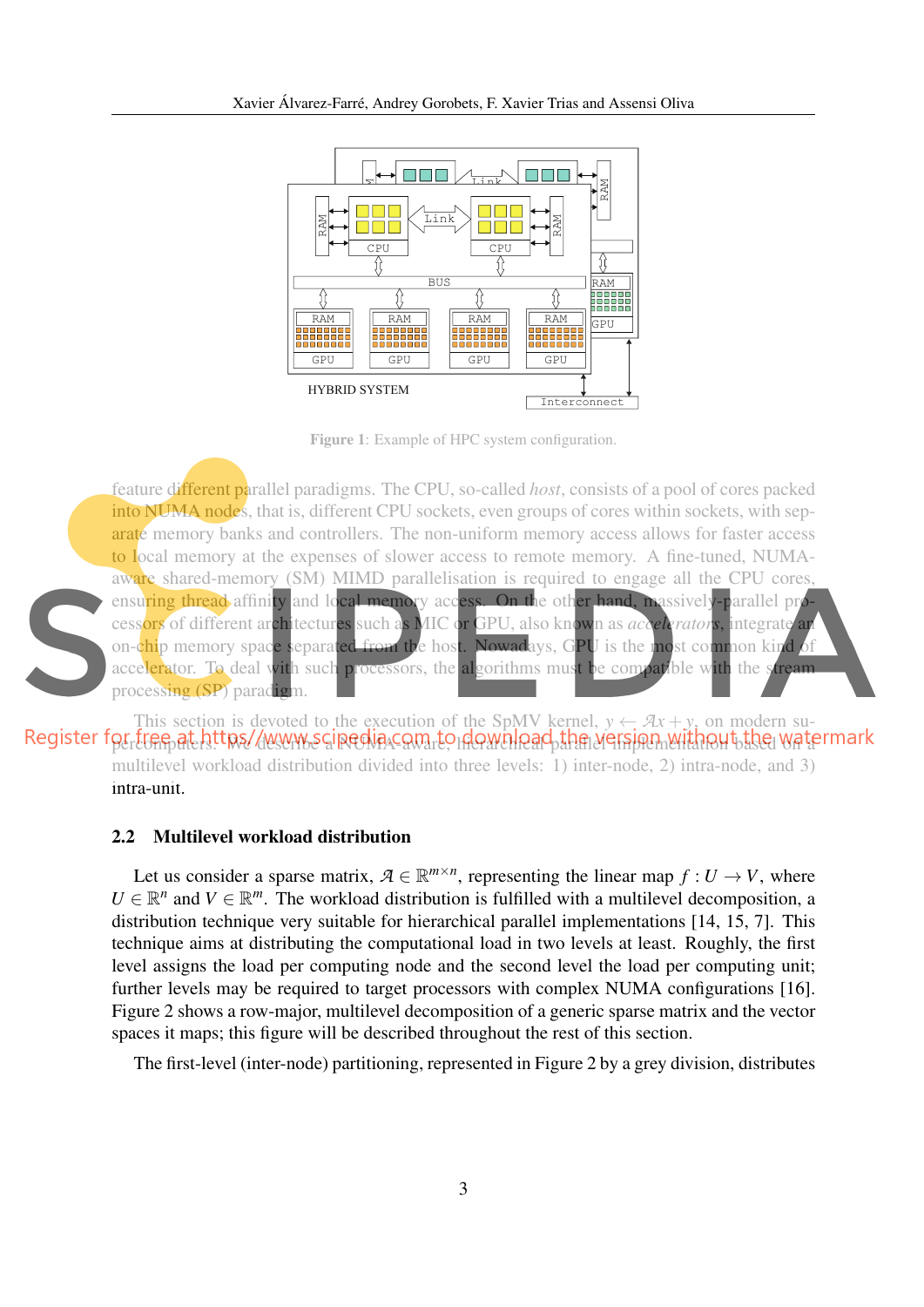

Figure 2: Representation of a row-major, multilevel decomposition for SpMV. Vector elements and matrix rows are divided into first-level chunks, denoted as  $p_0$  and  $p_1$ , for two cluster nodes, which are further divided into second**level** chunks, denoted as  $q_0$  and  $q_1$ , for two computing units. Some of the second-level chunks are organized into third-level intervals (those assigned to processors with NUMA configurations), denoted as  $q0$ ,  $q1$  and  $q2$ .

the initial workload among *P* computing nodes. Specifically, *U* and *V* are divided into *P* chunks of elements and indexed contiguously. Likewise, *A* is divided into *P* chunks of rows, matching the division of the output space,

The second-level (intra-node) partitioning, represented in Figure 2 by coloured divisions, distributes the local workload among *Q* computing units. This partitioning must conform to the Register for the satch that www.scipedia.com.to.download the version with aut the watermark

such as METIS [17]). This second-level partitions of vectors and matrices are stored in a set of *subvector* and *submatrix* objects. Besides, because different computing units feature different parallel paradigms, we introduce an abstract object called *device*, outlined in Listing 1. It declares pure-virtual methods for both data management and kernel execution, and its derivatives are specialised for different parallel implementations (*e.g.*, OpenMP, OpenCL, CUDA). They also can manipulate the submatrices for different sparse storage formats according to the problem requirements. Therefore, within a computing node, a set of devices is in charge of operating on sets of second-level subvectors and submatrices.

Listing 1: Outline of the abstract object device, a base class for architecture-specific implementations. Each computing unit is assigned a specialised instance of the devices object, depending on its architecture.

```
class device
{
  public:
    void allocate (subvector (x, \ldots) = 0;
    void allocate (submatrix (x, \ldots) = 0;
```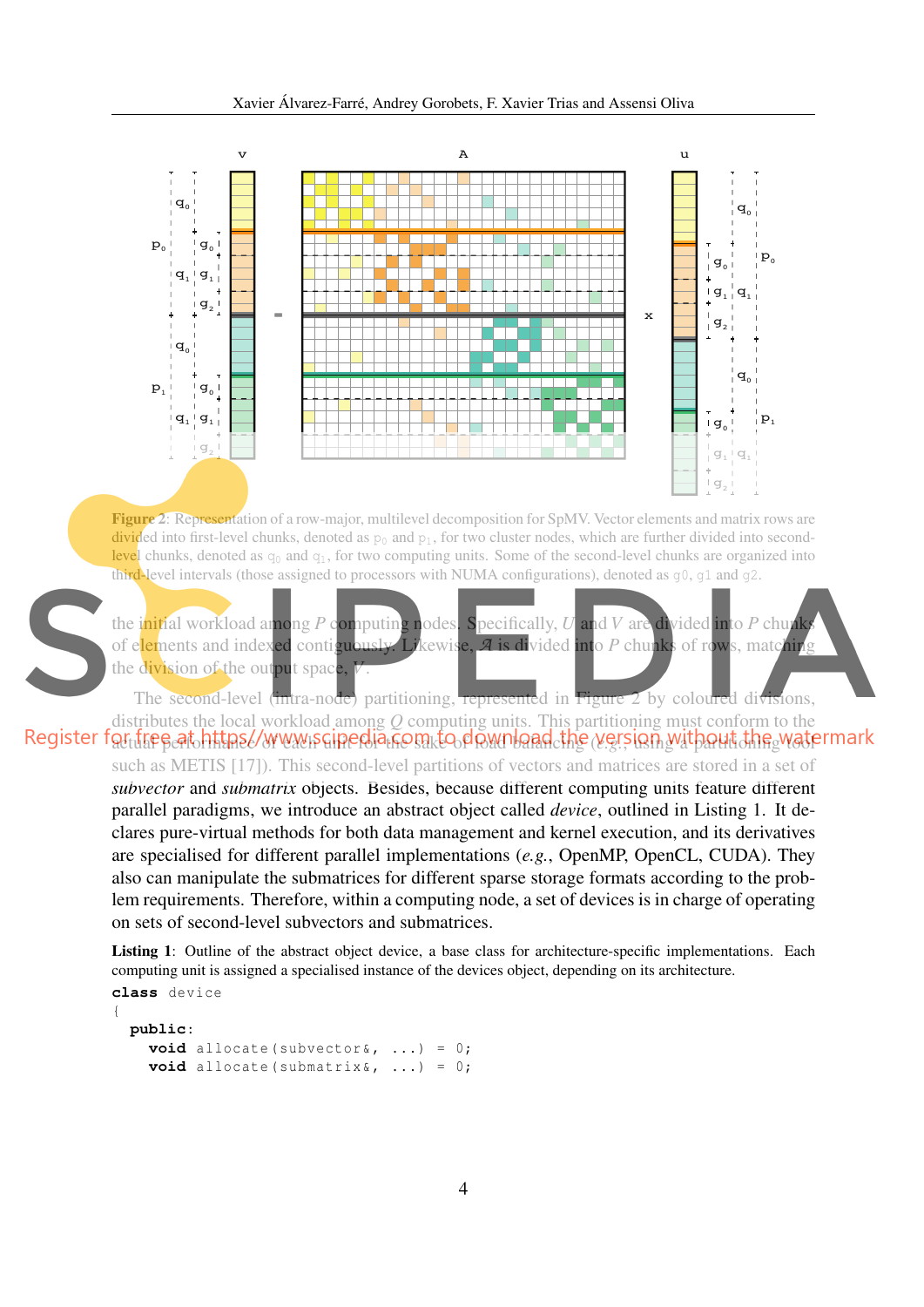```
void free (subvector &) = 0;
    void free (submatrix &) = 0;
    ...
    void spmv ( submatrix &, subvector &, subvector &) = 0;
    ...
};
```
The third-level (intra-unit) partitioning, represented in Figure 2 by a dashed line, is rather an arrangement of the second-level partition into *G* intervals, assigned to *G* NUMA groups. For a given group, *g*, a pair of integers, *offset* and *size*, define the interval *g*. In contrast with the firstand second-level decomposition in which data is explicitly distributed, this implicit third-level arrangement exploits NUMA configurations at its best. Using thread affinity, threads are bound to NUMA groups. The data is initialised through a predictive first-touch so that each third-level interval resides in the thread's local memory bank, as in [5].

In comparison with other common implementations which assign an MPI rank to each computing unit [9, 10, 11, 6], this approach minimises the number of processes participating in MPI exchanges, as well as the global size of the messages. It takes full advantage of the intranode topology and the shared-memory parallel processors and minimises inter-node communications. Moreover, this advantage will only strengthen as the memory hierarchies of modern supercomputers become more complex, increasing the number of accelerators and NUMA groups

```
per node
```




Any non-zero entry,  $(\mathcal{A})_{ij}$ , represents a coupling between the *i*th element in *V* and the *j*th element in *U*. In distributed parallel processing, there is no guarantee that the *i*th and *j*th elements of vector spaces *V* and *U* are located in the same memory space, and hence the parallel SpMV kernel induces data exchanges between processes. For instance, the fifth row in Figure 2, located in  $(p_0, q_0)$ , is coupled with an element of  $(p_0, q_1)$  and an element of  $(p_1, q_1)$ . The communication stage affects the performance and limits the scalability of the operation, so necessary in large-scale applications. Therefore, the DM MIMD parallelisation of the SpMV must minimise the communication overhead.

The multithreaded overlapping execution scheme shown in Figure 3 aims at hiding the communications under computations. In this regard, the own set is further organised into *inner* and *interface* categories. The inner set consists of those elements of the own set which are coupled with own elements only. Conversely, interface set consists of those elements coupled with an element of the outer set. The outer elements of *U* required by the interface couplings are de-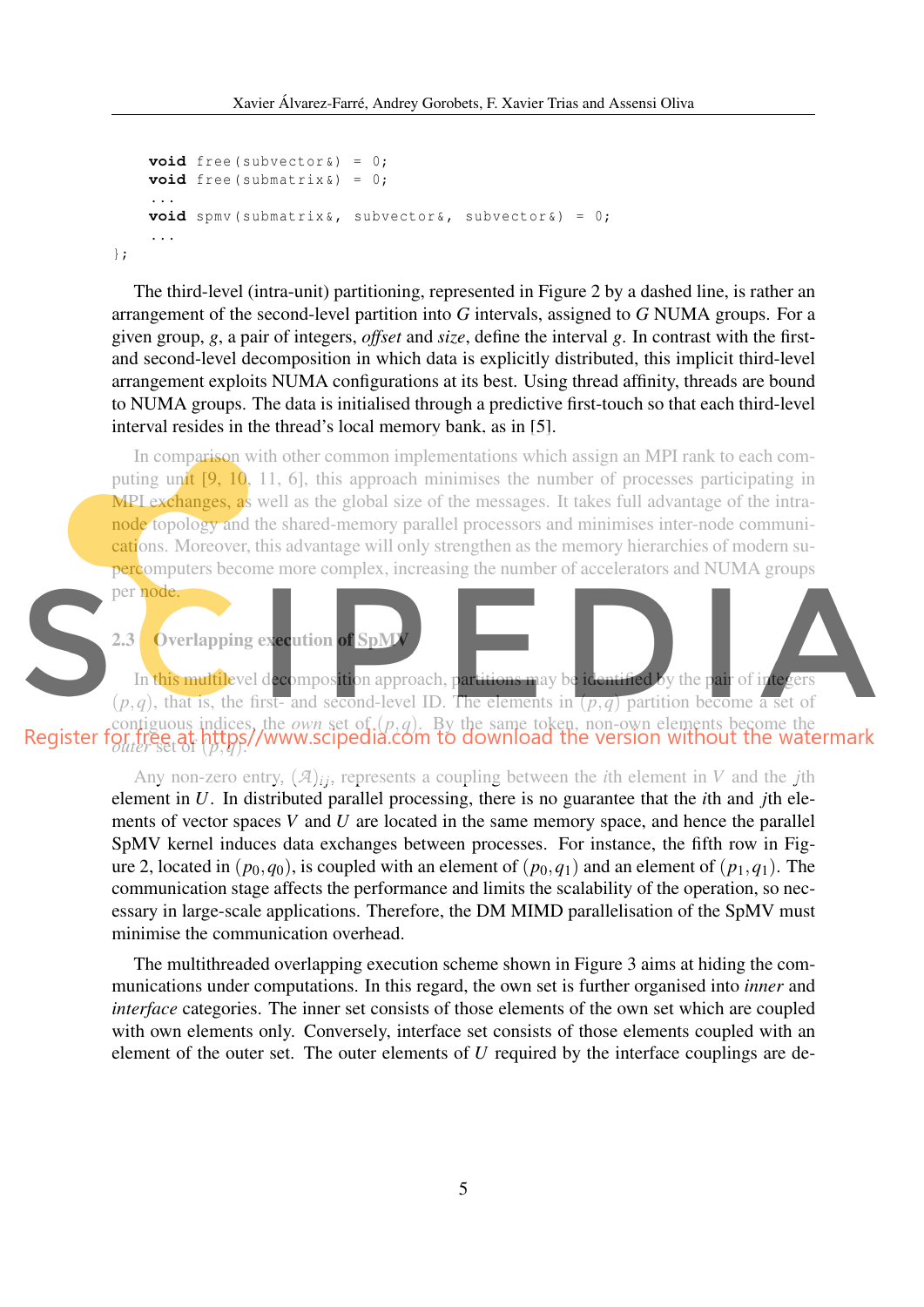

interface elements only. Thus, in a synchronous implementation, the execution time is:

$$
t_{syn} = t_{inn} + t_{upd} + t_{ifc}.
$$

Following the overlapping scheme, the execution time reduces to:

$$
t_{ovl} = max(t_{inn}, t_{upd}) + t_{ifc}.
$$

In our previous implementation [15, 7], we used nested OpenMP regions for distributing roles between groups of threads. This approach was inefficient on NUMA configurations because it was not able to ensure locality due to the dynamic scheduling and the undefined thread affinity within nested regions.

The new version of multithreaded execution shown in 3 avoids nested parallelism for computations. Instead, a flat OpenMP region assigns threads a fixed role, either computing or management. Computing threads are assigned a static third-level interval of the workload and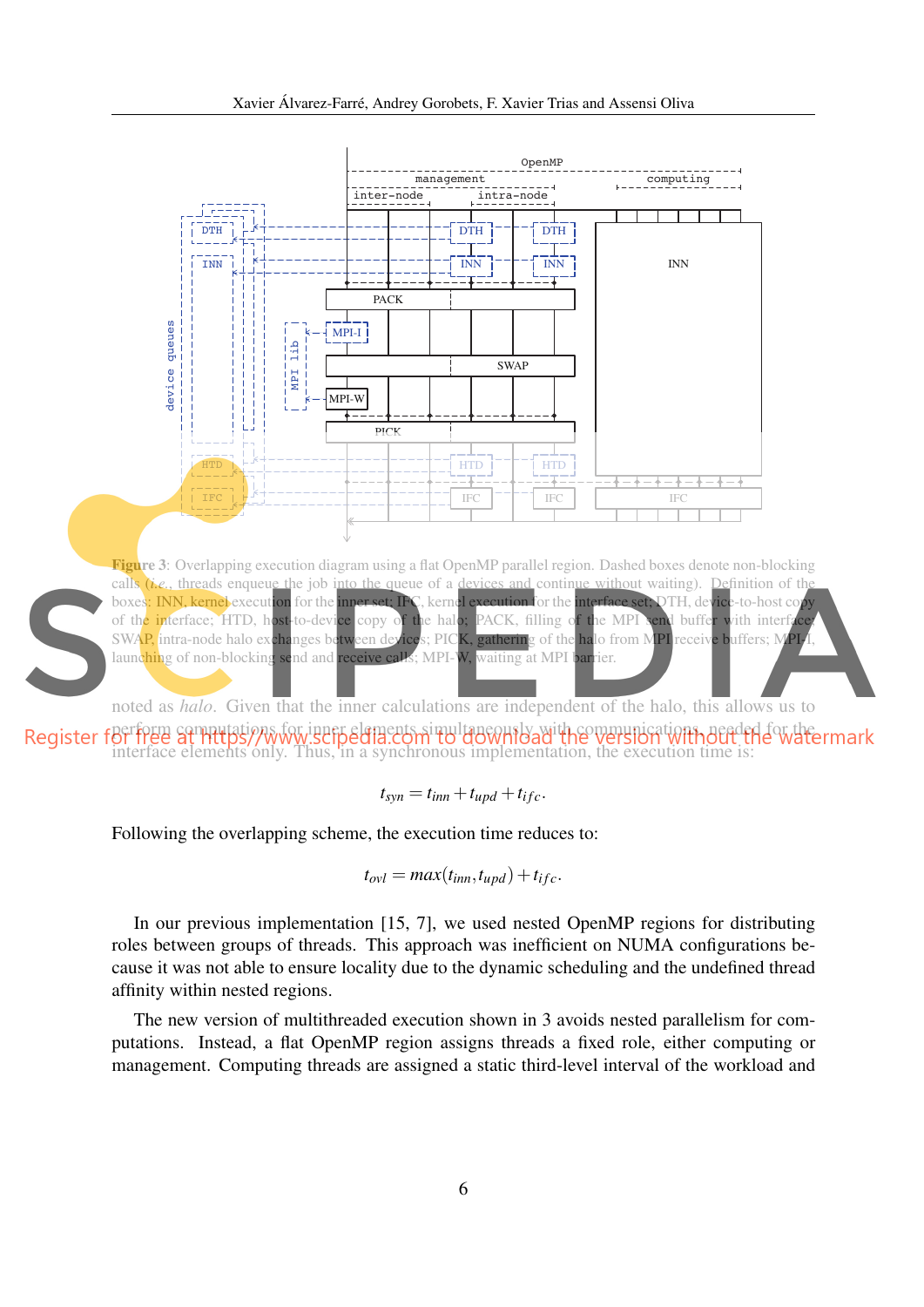

Figure 4: Comparison of different parallel modes of the SpMV kernel on a single node of MareNostrum 4 supercomputer (left) for a workload of 17 million rows. Weak scaling of different execution modes of the SpMV kernel on up to 200 nodes of MareNostrum 4 for a constant workload of 17 million cells per node (right).

perform the calculations on the hostside, that is, the CPU cores. These threads must be distributed evenly among NUMA groups and first-touch its chunk to ensure locality. Management threads are in charge of operating the second-level partitions assigned to accelerators through devices queues and participating in parallel processing of communications.

## 3 PERFORMANCE ANALY

In this paper, the performance on multiprocessor nodes has been enhanced through a NUMAaware, hierarchical parallelisation. The benefits of the new version have been tested on MareNostrum 4 supercomputer at the Barcelona Supercomputing Center. Its nodes with two Intel Xeon 8160 CPUs (24 cores, 2.1 GHz, 6 DDR4-2666 memory channels, 128 GB/s memory bandwidth, 33MB L3 cache) are interconnected through the Intel Omni-Path network (12.5 GB/s).

> The sparse matrix used in this study arises from the symmetry-preserving discretisation [18] of the Laplacian operator on unstructured hex-dominant meshes of 17 million cells. Therefore, the majority of rows contain seven non-zero coefficients. The sparse matrix storage format used in this analysis is the classic ELLPACK [19], although we expect the benefits of this implementation approach are independent of the storage format.

> The single-node results of the SpMV for different parallel execution approaches are shown in 4 (right). The MPI-only approach, which leads to the most compact data placement, is not different from the OpenMP mode with NUMA placement and thread binding to cores (denoted as approach=new). In this OpenMP mode threads are equally distributed among the two CPU sockets. The previous version of implementation (approach=old) with dynamic loopbased parallelism performs notably worse and due to remote memory accesses. Indeed, the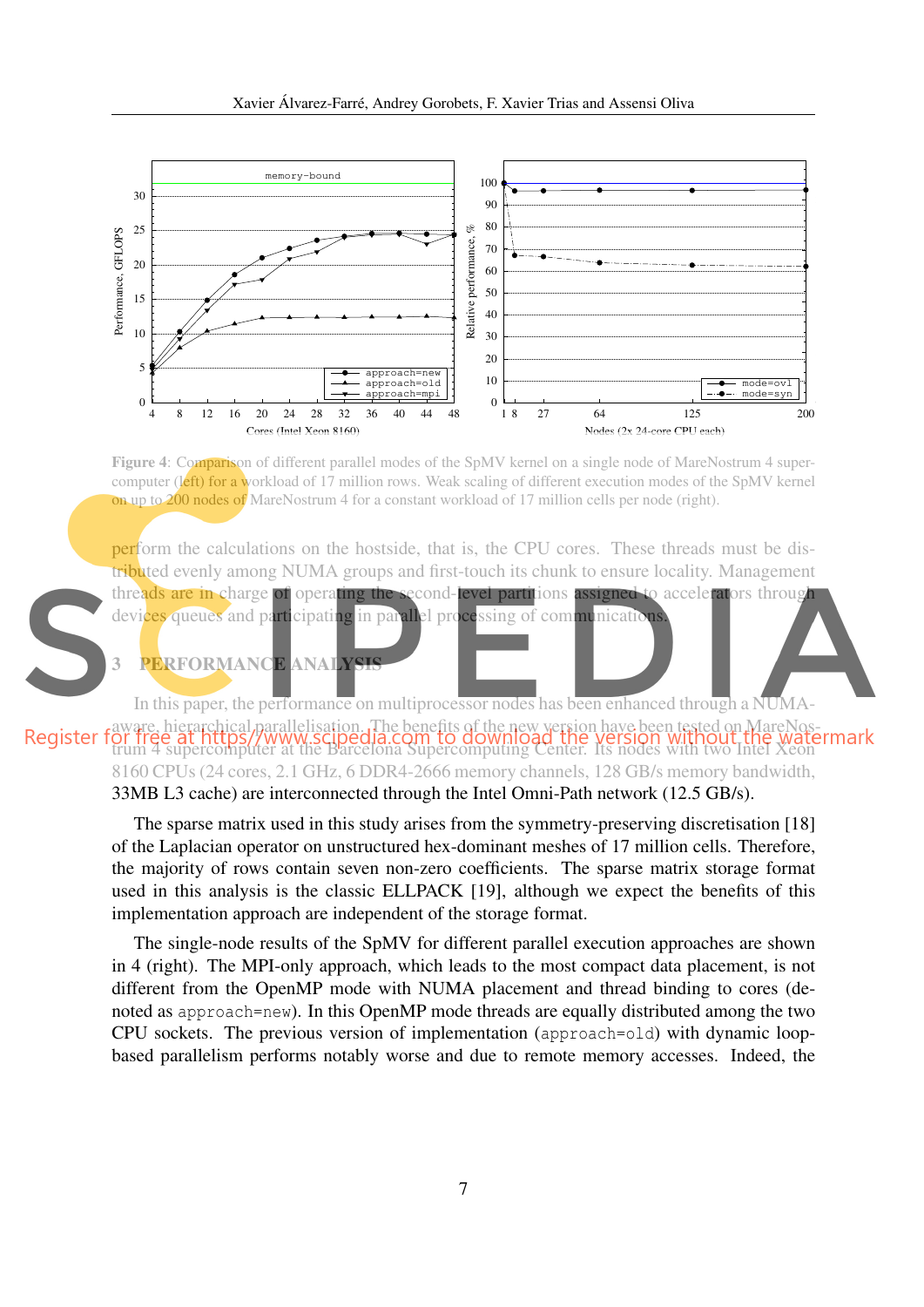maximal performance achieved by new and old approaches is 24.15 and 12.53 GFLOPS, respectively, which corresponds to 75% and 39% of the theoretically achievable performance.

The weak scaling results of the SpMV kernel on up to 200 nodes, or 9,600 cores, are shown in 4 (right). The new approach is used to compare both the overlap and the synchronous execution modes. The plot shows the weak scaling in terms of relative performance compared to a single node for the constant workload of 17 million mesh cells per node. The performance of the overlap and synchronous modes drops to 96% and 67%, respectively, already at 384 cores due to the presence of communications. However, the communication overheads remain nearly constant until 9,600 cores.

The heterogeneous capabilities of this implementation approach, and further scalability results, have been shown in [7, 16] in application to algebra-based, CFD simulations.

#### 4 CONCLUSIONS



In this work, a hierarchical parallel implementation approach of the SpMV on modern supercomputers has been described. The OpenMP parallelisation has been significantly improved in comparison with the previous version. A NUMA-aware strategy with proper thread binding and predictive data initialisation has increased the performance on dual-CPU nodes of the **MareNostrum 4 supercomputer by a factor**  $\times$ **1.9 times compared with dynamic loop-based par**allel versions. Besides, the parallel performance has been demonstrated on up to 9,600 core The results show that our overlapping execution strategy can effectively hide most of the com-

munication overheads with adequate loads per node.

It should be noted that the execution pattern described for the SpMV kernel can be used for any routine in numerical simulation codes that require a halo update and can be decomposed into inner and interface parts.

Register for free at https//www.scipedia.com to download the version without the watermark<br>In our future work, we plan to focus on further accelerating the communications. For instance, we will study a NUMA-aware management of inter- and intra-node data exchanges. Specifically, the placement of exchange buffers and the binding of management threads considering the topology of the computing node.

### ACKNOWLEDGEMENTS

The work of A. Gorobets has been funded by the Russian Science Foundation, project 19- 11-00299.

The work of X. Álvarez-Farré, F. X. Trias and A. Oliva has been financially supported by the ANUMESOL project (ENE2017-88697-R) by the Spanish Research Agency (Ministerio de Economía y Competitividad, Secretaría de Estado de Investigación, Desarrollo e Innovación), and the FusionCAT project (001-P-001722) by the Government of Catalonia (RIS3CAT FEDER).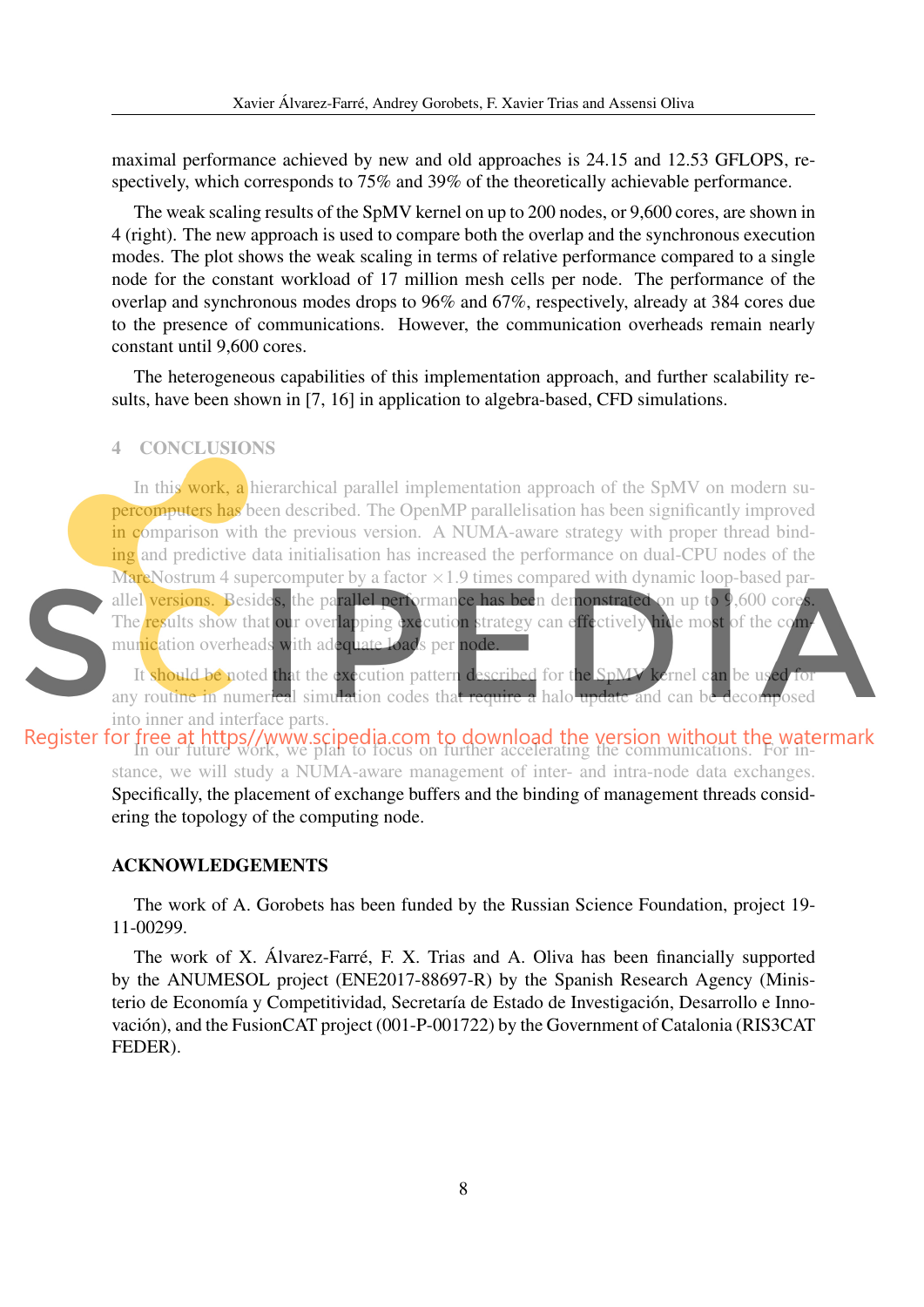The studies of this work have been carried out using the MareNostrum 4 supercomputer of the Barcelona Supercomputing Center (projects IM-2020-2-0029 and IM-2020-3-0030); the TSUBAME3.0 supercomputer of the Global Scientific Information and Computing Center at Tokyo Institute of Technology; the Lomonosov-2 supercomputer of the shared research facilities of HPC computing resources at Lomonosov Moscow State University; the K-60 hybrid cluster of the collective use center of the Keldysh Institute of Applied Mathematics. The authors thankfully acknowledge these institutions for the compute time and technical support.

#### REFERENCES

- [1] N. Bell and M. Garland, "Implementing sparse matrix-vector multiplication on throughput-oriented processors," in *Proceedings of the Conference on High Performance Computing Networking, Storage and Analysis – SC '09*, (New York, New York, USA), p. 1, ACM Press, 2009.
- [2] J. L. Greathouse and M. Daga, "Efficient Sparse Matrix-Vector Multiplication on GPUs Using the CSR Storage Format," in *SC14: International Conference for High Performance Computing, Networking, Storage and Analysis*, pp. 769–780, IEEE, nov 2014.
- [3] S. Filippone, V. Cardellini, D. Barbieri, and A. Fanfarillo, "Sparse Matrix-Vector Multiplication on GPGPUs," *ACM Transactions on Mathematical Software*, vol. 43, pp. 1–49, mar 2017.
- [4] M. Almasri and W. Abu-Sufah, "CCF: An efficient SpMV storage format for AV platforms," *Parallel Computing*, vol. 100, dec 2020.
- [5] C. Alappat, J. Laukemann, T. Gruber, G. Hager, G. Wellein, N. Meyer, and T. Wettig, "Performance Modeling of Streaming Kernels and Sparse Matrix-Vector Multiplication

on A64FX," *Proceedings of PMBS 2020: Performance Modeling, Benchmarking and Simulation of High Performance Computer Systems, Held in conjunction with SC 2020: The International Conference for High Performance Computing, Networking, Storage and Analysis*, pp. 1–7, 2020.

- [6] G. Xiao, K. Li, Y. Chen, W. He, A. Y. Zomaya, and T. Li, "CASpMV: A Customized and Accelerative SpMV Framework for the Sunway TaihuLight," *IEEE Transactions on Parallel and Distributed Systems*, vol. 32, no. 1, pp. 131–146, 2021.
- [7] X. Álvarez, A. Gorobets, F. Trias, R. Borrell, and G. Oyarzun, "HPC<sup>2</sup>-A fully-portable, algebra-based framework for heterogeneous computing. Application to CFD," *Computers & Fluids*, vol. 173, pp. 285–292, sep 2018.
- [8] W. J. Bolosky, R. P. Fitzgerald, and M. L. Scott, "Simple but effective techniques for NUMA memory management," *Operating Systems Review (ACM)*, vol. 23, no. 5, pp. 19– 31, 1989.
- [9] X. Guo, M. Lange, G. Gorman, L. Mitchell, and M. Weiland, "Developing a scalable